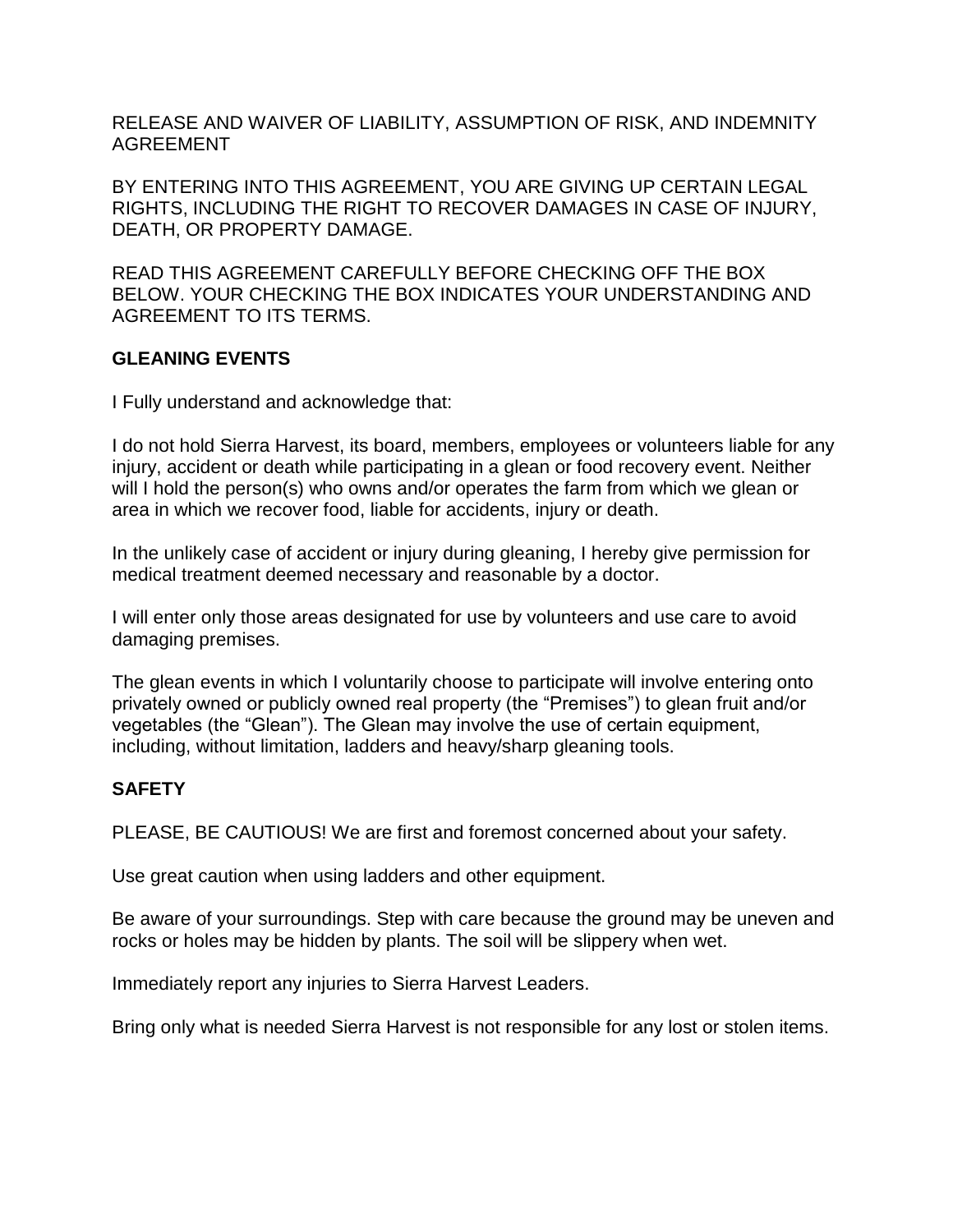## **Volunteer Responsibilities**

### **By registering as a volunteer for a Sierra Harvest Gold Country gleaning event, you are agreeing to the following terms of participation:**

- The mission of Sierra Harvest is to educate, inspire, and connect Nevada County families to fresh, local, seasonal food. The goal of this is to feed hungry families fresh, wholesome foods by harvesting food that would otherwise go to waste. Therefore, the Grade A produce gleaned at these volunteer events will be donated to the non-profit organizations that feed Nevada County residents in need. Grade B produce may be taken home by volunteers.
- I will arrive promptly for my volunteer assignment, or notify Sierra Harvest in advance if I am unable to come in at my scheduled time. This will allow Sierra Harvest to make necessary accommodations in my absence.
- If I am sick, I will cancel my roster spot; and I will not bring sick children to a harvest.
- I understand that harvests are conducted on private property that the owner has granted Sierra Harvest permission to enter and harvest. I will conduct myself in a manner that is respectful of the owner's property at all times. I will not enter any crop owners' property before or after harvests conducted by Sierra Harvest.
- I will not participate in harassment of any kind, and I will report any incidents I observe during the harvests.
- I will not bring other adults to harvests who have not signed up and been added to the roster.
- Accompanied children are welcome. I will ensure that any minor for whom I am responsible will not be permitted to climb on a ladder unless the minor is directly supervised at all times by me.
- I will wear suitable clothing including closed-toed shoes. At farm harvests, you may want to wear long sleeve shirts and pants.
- I will not bring drugs, alcohol, tobacco products or firearms to harvest.
- I will not bring latex gloves to harvests (these cause some people allergic reactions).
- I will follow supervision and direction of Sierra Harvest Leader.
- I agree to abide by all applicable rules and regulation of Sierra Harvest and to fulfill the volunteer responsibilities to the best of my ability.
- I understand that I will receive no monetary benefits in return for the volunteer service I provide.
- I understand that Sierra Harvest reserves the right to reassign, reschedule, or discontinue a volunteer's term of service at any time and for any reason.

## **Media Release**

I do hereby give Sierra Harvest and parties designated by Sierra Harvest including staff, volunteers, contractors, and program beneficiaries, the permission and irrevocable right to use my name, farm name, testimonials, photographs and video recordings for